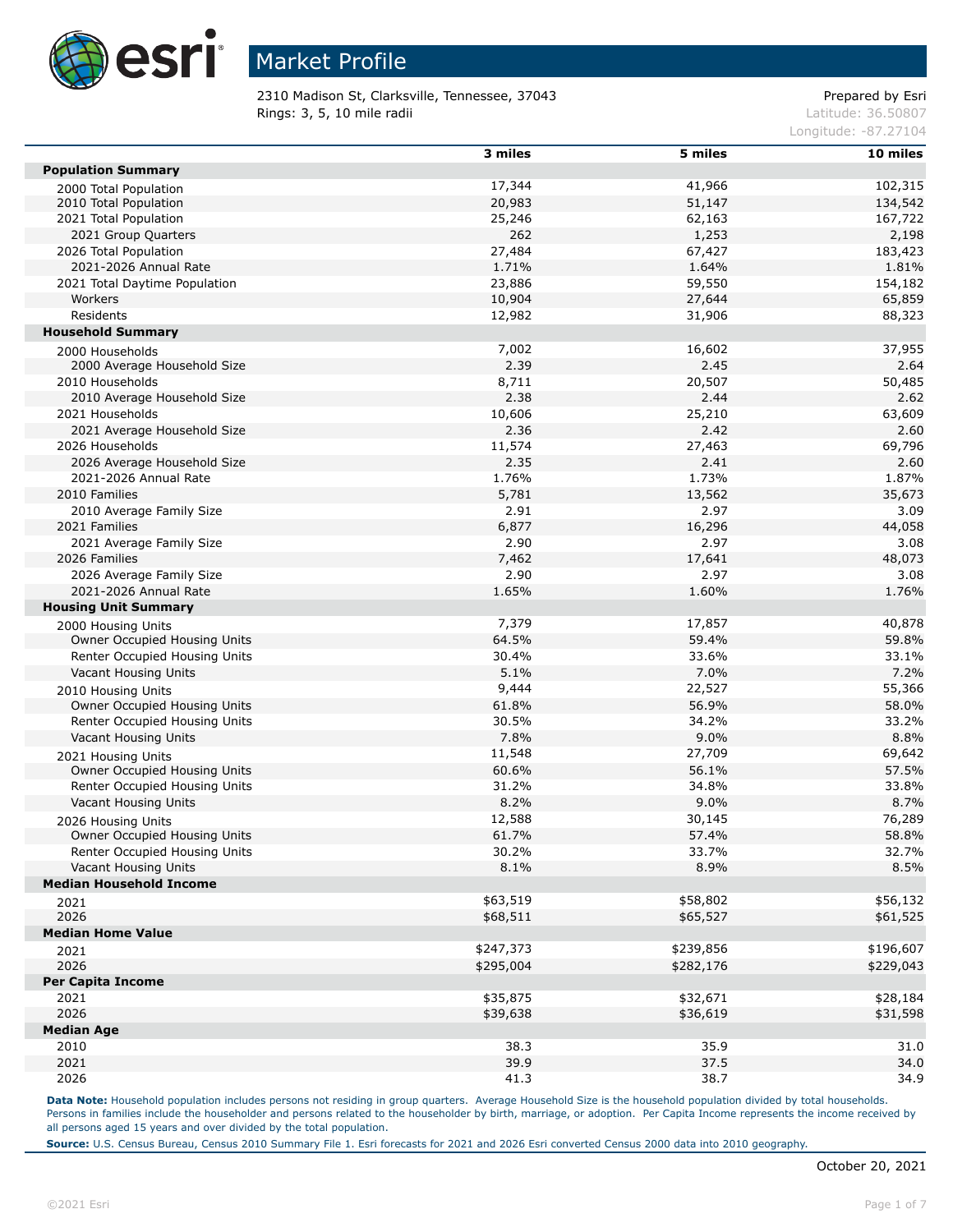

2310 Madison St, Clarksville, Tennessee, 37043 Prepared by Esri **Rings: 3, 5, 10 mile radii**  $\blacksquare$  **Rings: 3, 5, 10 mile radii**  $\blacksquare$ 

Longitude: -87.27104

|                                            | 3 miles   | 5 miles   | 10 miles  |
|--------------------------------------------|-----------|-----------|-----------|
| 2021 Households by Income                  |           |           |           |
| Household Income Base                      | 10,606    | 25,210    | 63,609    |
| $<$ \$15,000                               | 6.9%      | 9.3%      | 8.8%      |
| $$15,000 - $24,999$                        | 5.9%      | 6.5%      | 6.1%      |
| $$25,000 - $34,999$                        | 8.0%      | 8.9%      | 10.2%     |
| \$35,000 - \$49,999                        | 17.8%     | 18.3%     | 18.4%     |
| \$50,000 - \$74,999                        | 18.0%     | 15.7%     | 19.5%     |
| \$75,000 - \$99,999                        | 11.9%     | 11.7%     | 12.4%     |
| $$100,000 - $149,999$                      | 17.2%     | 17.0%     | 15.4%     |
| \$150,000 - \$199,999                      | 8.8%      | 7.7%      | 5.9%      |
| \$200,000+                                 | 5.5%      | 4.8%      | 3.2%      |
| Average Household Income                   | \$85,916  | \$80,817  | \$74,230  |
| 2026 Households by Income                  |           |           |           |
| Household Income Base                      | 11,574    | 27,463    | 69,796    |
| $<$ \$15,000                               | 5.8%      | 7.7%      | 7.3%      |
| $$15,000 - $24,999$                        | 4.7%      | 5.3%      | 5.1%      |
| \$25,000 - \$34,999                        | 7.1%      | 8.0%      | 9.3%      |
| \$35,000 - \$49,999                        | 17.3%     | 17.7%     | 17.3%     |
| \$50,000 - \$74,999                        | 18.7%     | 16.1%     | 19.6%     |
| \$75,000 - \$99,999                        | 11.9%     | 12.0%     | 13.0%     |
| $$100,000 - $149,999$                      | 18.1%     | 18.6%     | 17.4%     |
| \$150,000 - \$199,999                      | 10.2%     | 9.1%      | 7.2%      |
| $$200,000+$                                | 6.2%      | 5.5%      | 3.7%      |
| Average Household Income                   | \$94,709  | \$90,231  | \$82,948  |
| 2021 Owner Occupied Housing Units by Value |           |           |           |
| Total                                      | 7,002     | 15,555    | 40,077    |
| $<$ \$50,000                               | 0.9%      | 3.0%      | 3.3%      |
| \$50,000 - \$99,999                        | 3.5%      | 6.8%      | 8.5%      |
| $$100,000 - $149,999$                      | 9.1%      | 9.1%      | 17.2%     |
| \$150,000 - \$199,999                      | 20.5%     | 17.9%     | 22.4%     |
| \$200,000 - \$249,999                      | 16.9%     | 16.3%     | 16.4%     |
| \$250,000 - \$299,999                      | 13.0%     | 14.0%     | 10.4%     |
| \$300,000 - \$399,999                      | 21.2%     | 19.0%     | 12.2%     |
| \$400,000 - \$499,999                      | 8.8%      | 7.4%      | 5.0%      |
| \$500,000 - \$749,999                      | 4.8%      | 4.2%      | 2.7%      |
| \$750,000 - \$999,999                      | 0.9%      | 0.8%      | 0.4%      |
| \$1,000,000 - \$1,499,999                  | 0.3%      | 0.6%      | 0.6%      |
| \$1,500,000 - \$1,999,999                  | 0.0%      | 0.3%      | 0.3%      |
| $$2,000,000 +$                             | 0.1%      | 0.4%      | 0.3%      |
| Average Home Value                         | \$282,069 | \$278,382 | \$241,011 |
| 2026 Owner Occupied Housing Units by Value |           |           |           |
| Total                                      | 7,766     | 17,292    | 44,850    |
| $<$ \$50,000                               | 0.4%      | 1.9%      | 2.2%      |
| \$50,000 - \$99,999                        | 2.0%      | 4.2%      | 5.8%      |
| \$100,000 - \$149,999                      | 4.9%      | 5.4%      | 12.4%     |
| \$150,000 - \$199,999                      | 14.4%     | 13.1%     | 19.6%     |
| \$200,000 - \$249,999                      | 14.9%     | 15.0%     | 17.3%     |
| \$250,000 - \$299,999                      | 14.9%     | 16.0%     | 12.7%     |
| \$300,000 - \$399,999                      | 28.1%     | 25.4%     | 16.3%     |
| \$400,000 - \$499,999                      | 12.4%     | 10.2%     | 7.1%      |
| \$500,000 - \$749,999                      | 6.4%      | 5.8%      | 3.9%      |
| \$750,000 - \$999,999                      | 1.0%      | 1.2%      | 0.6%      |
| $$1,000,000 - $1,499,999$                  | 0.4%      | 0.9%      | 1.0%      |
| \$1,500,000 - \$1,999,999                  | 0.0%      | 0.3%      | 0.5%      |
| $$2,000,000 +$                             | 0.1%      | 0.5%      | 0.5%      |
| Average Home Value                         | \$319,400 | \$320,875 | \$280,803 |

**Data Note:** Income represents the preceding year, expressed in current dollars. Household income includes wage and salary earnings, interest dividends, net rents, pensions, SSI and welfare payments, child support, and alimony.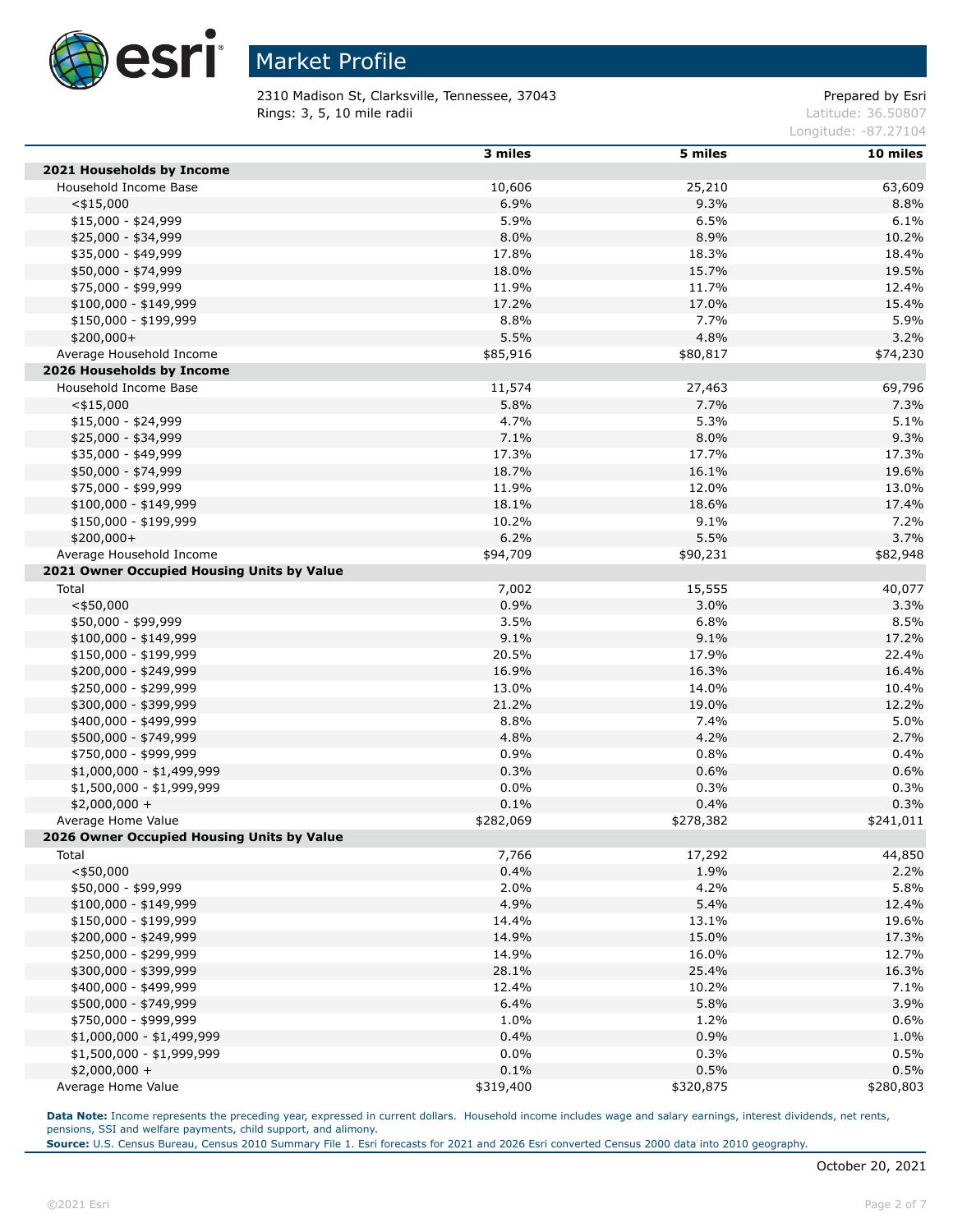

2310 Madison St, Clarksville, Tennessee, 37043 Prepared by Esri **Rings: 3, 5, 10 mile radii**  $\blacksquare$  **Rings: 3, 5, 10 mile radii**  $\blacksquare$ 

Longitude: -87.27104

|                        | 3 miles | 5 miles | 10 miles |
|------------------------|---------|---------|----------|
| 2010 Population by Age |         |         |          |
| Total                  | 20,981  | 51,146  | 134,541  |
| $0 - 4$                | 6.1%    | 6.7%    | 8.5%     |
| $5 - 9$                | 6.4%    | 6.7%    | 7.6%     |
| $10 - 14$              | 6.7%    | 6.6%    | 7.1%     |
| $15 - 24$              | 13.5%   | 15.1%   | 16.2%    |
| $25 - 34$              | 12.9%   | 13.6%   | 16.6%    |
| $35 - 44$              | 13.6%   | 13.6%   | 13.6%    |
| $45 - 54$              | 14.1%   | 14.3%   | 12.8%    |
| $55 - 64$              | 11.4%   | 11.2%   | 9.0%     |
| $65 - 74$              | 7.6%    | 6.5%    | 5.0%     |
| 75 - 84                | 5.4%    | 4.1%    | 2.7%     |
| $85 +$                 | 2.3%    | 1.6%    | 0.9%     |
| $18 +$                 | 77.0%   | 75.9%   | 72.5%    |
| 2021 Population by Age |         |         |          |
| Total                  | 25,247  | 62,165  | 167,720  |
| $0 - 4$                | 5.5%    | 6.0%    | 7.6%     |
| $5 - 9$                | 5.8%    | 6.1%    | 7.5%     |
| $10 - 14$              | 5.9%    | 6.1%    | 7.2%     |
| $15 - 24$              | 10.7%   | 12.3%   | 12.9%    |
| $25 - 34$              | 15.2%   | 15.9%   | 16.7%    |
| $35 - 44$              | 12.9%   | 13.0%   | 14.9%    |
| $45 - 54$              | 12.3%   | 12.1%   | 11.2%    |
| $55 - 64$              | 12.7%   | 12.3%   | 10.4%    |
| $65 - 74$              | 10.4%   | 9.6%    | 7.2%     |
| 75 - 84                | 5.9%    | 4.6%    | 3.3%     |
| $85 +$                 | 2.8%    | 1.9%    | 1.1%     |
| $18 +$                 | 79.3%   | 78.2%   | 74.1%    |
| 2026 Population by Age |         |         |          |
| Total                  | 27,485  | 67,430  | 183,421  |
| $0 - 4$                | 5.5%    | 6.1%    | 7.6%     |
| $5 - 9$                | 5.6%    | 6.0%    | 7.3%     |
| $10 - 14$              | 6.0%    | 6.2%    | 7.3%     |
| $15 - 24$              | 10.0%   | 11.9%   | 13.2%    |
| $25 - 34$              | 12.6%   | 13.9%   | 14.7%    |
| $35 - 44$              | 15.6%   | 15.0%   | 16.3%    |
| $45 - 54$              | 11.7%   | 11.6%   | 11.1%    |
| $55 - 64$              | 11.8%   | 11.3%   | 9.5%     |
| $65 - 74$              | 11.1%   | 10.2%   | 7.7%     |
| $75 - 84$              | 7.3%    | 5.9%    | 4.0%     |
| $85 +$                 | 3.0%    | 2.1%    | 1.2%     |
| $18 +$                 | 79.6%   | 78.3%   | 73.7%    |
| 2010 Population by Sex |         |         |          |
| Males                  | 9,995   | 24,695  | 65,405   |
| Females                | 10,988  | 26,452  | 69,137   |
| 2021 Population by Sex |         |         |          |
| Males                  | 12,035  | 29,986  | 81,600   |
| Females                | 13,211  | 32,176  | 86,123   |
| 2026 Population by Sex |         |         |          |
| Males                  | 13,136  | 32,512  | 89,220   |
| Females                | 14,348  | 34,914  | 94,203   |
|                        |         |         |          |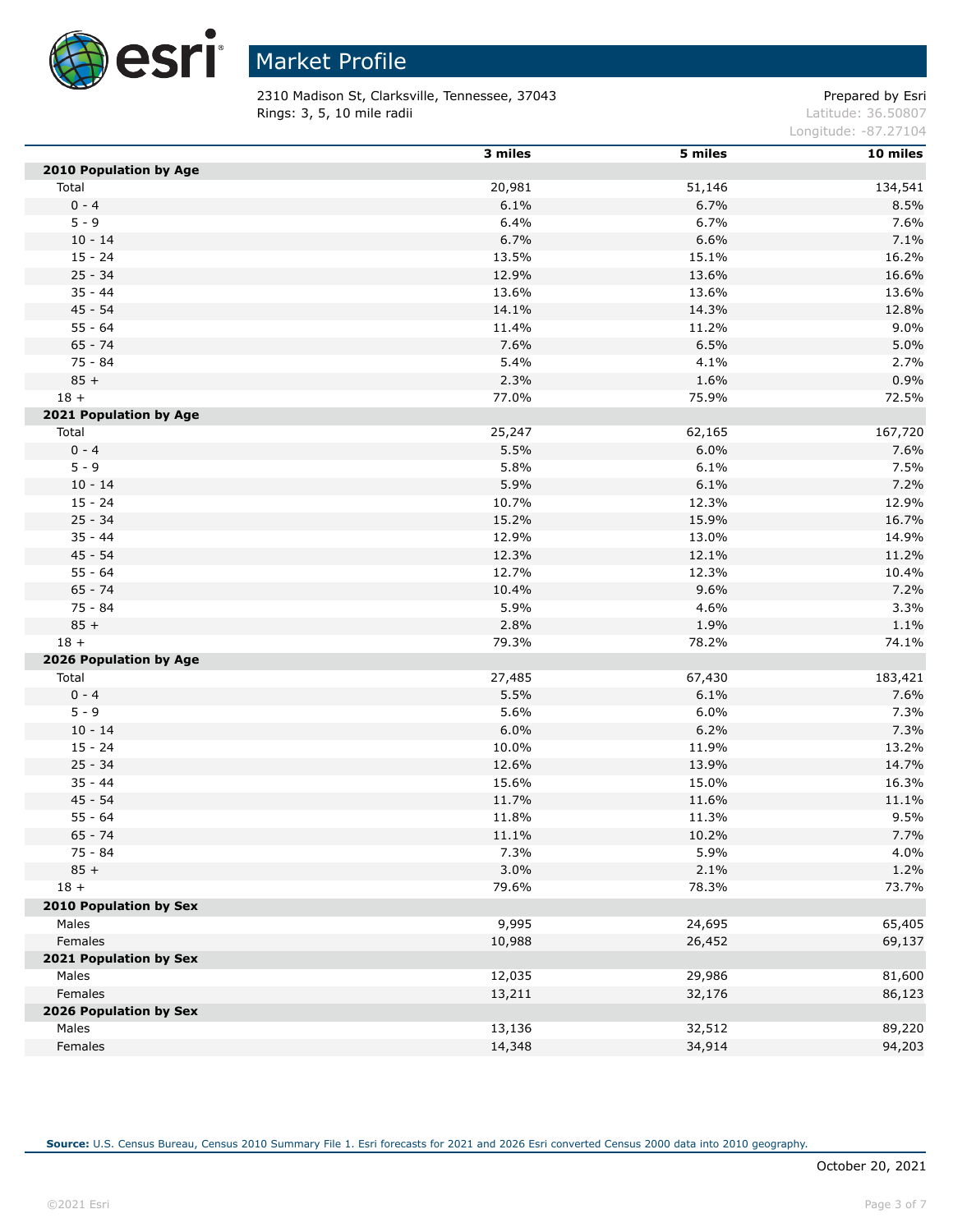

2310 Madison St, Clarksville, Tennessee, 37043 Prepared by Esri **Rings: 3, 5, 10 mile radii**  $\blacksquare$  **Rings: 3, 5, 10 mile radii**  $\blacksquare$ 

Longitude: -87.27104

|                                                    | 3 miles | 5 miles | 10 miles |
|----------------------------------------------------|---------|---------|----------|
| 2010 Population by Race/Ethnicity                  |         |         |          |
| Total                                              | 20,983  | 51,147  | 134,542  |
| White Alone                                        | 85.7%   | 77.5%   | 71.5%    |
| <b>Black Alone</b>                                 | 8.0%    | 15.5%   | 19.2%    |
| American Indian Alone                              | 0.4%    | 0.4%    | 0.5%     |
| Asian Alone                                        | 2.0%    | 1.9%    | 2.0%     |
| Pacific Islander Alone                             | 0.1%    | 0.1%    | 0.3%     |
| Some Other Race Alone                              | 1.1%    | 1.3%    | 2.3%     |
| Two or More Races                                  | 2.7%    | 3.2%    | 4.3%     |
| Hispanic Origin                                    | 4.3%    | 4.7%    | 7.4%     |
| Diversity Index                                    | 32.0    | 43.1    | 52.8     |
| 2021 Population by Race/Ethnicity                  |         |         |          |
| Total                                              | 25,244  | 62,161  | 167,723  |
| White Alone                                        | 82.7%   | 74.4%   | 67.6%    |
| <b>Black Alone</b>                                 | 9.4%    | 17.0%   | 21.0%    |
| American Indian Alone                              | 0.4%    | 0.4%    | 0.5%     |
| Asian Alone                                        | 2.2%    | 2.1%    | 2.1%     |
| Pacific Islander Alone                             | 0.1%    | 0.1%    | 0.3%     |
| Some Other Race Alone                              | 1.5%    | 1.7%    | 2.9%     |
| Two or More Races                                  | 3.7%    | 4.3%    | 5.5%     |
| Hispanic Origin                                    | 6.1%    | 6.5%    | 10.0%    |
| Diversity Index                                    | 38.6    | 48.8    | 58.8     |
| 2026 Population by Race/Ethnicity                  |         |         |          |
| Total                                              | 27,484  | 67,425  | 183,421  |
| White Alone                                        | 81.1%   | 72.7%   | 65.6%    |
| <b>Black Alone</b>                                 | 10.1%   | 17.7%   | 21.9%    |
| American Indian Alone                              | 0.4%    | 0.5%    | 0.6%     |
| Asian Alone                                        | 2.3%    | 2.2%    | 2.2%     |
| Pacific Islander Alone                             | 0.1%    | 0.2%    | 0.3%     |
| Some Other Race Alone                              | 1.6%    | 1.9%    | 3.3%     |
| Two or More Races                                  | 4.3%    | 4.9%    | 6.3%     |
| Hispanic Origin                                    | 6.8%    | 7.3%    | 11.0%    |
| Diversity Index                                    | 41.6    | 51.5    | 61.5     |
| 2010 Population by Relationship and Household Type |         |         |          |
| Total                                              | 20,983  | 51,147  | 134,542  |
| In Households                                      | 98.8%   | 97.7%   | 98.4%    |
| In Family Households                               | 82.1%   | 81.1%   | 84.4%    |
| Householder                                        | 27.4%   | 26.4%   | 26.5%    |
| Spouse                                             | 21.3%   | 19.4%   | 19.2%    |
| Child                                              | 29.0%   | 30.1%   | 33.0%    |
| Other relative                                     | 2.4%    | 3.0%    | 3.2%     |
| Nonrelative                                        | 2.0%    | 2.3%    | 2.5%     |
| In Nonfamily Households                            | 16.7%   | 16.6%   | 14.1%    |
| In Group Quarters                                  | 1.2%    | 2.3%    | 1.6%     |
| Institutionalized Population                       | 1.2%    | 1.5%    | 0.7%     |
| Noninstitutionalized Population                    | 0.0%    | 0.8%    | 0.9%     |

Data Note: Persons of Hispanic Origin may be of any race. The Diversity Index measures the probability that two people from the same area will be from different race/ ethnic groups. **Source:** U.S. Census Bureau, Census 2010 Summary File 1. Esri forecasts for 2021 and 2026 Esri converted Census 2000 data into 2010 geography.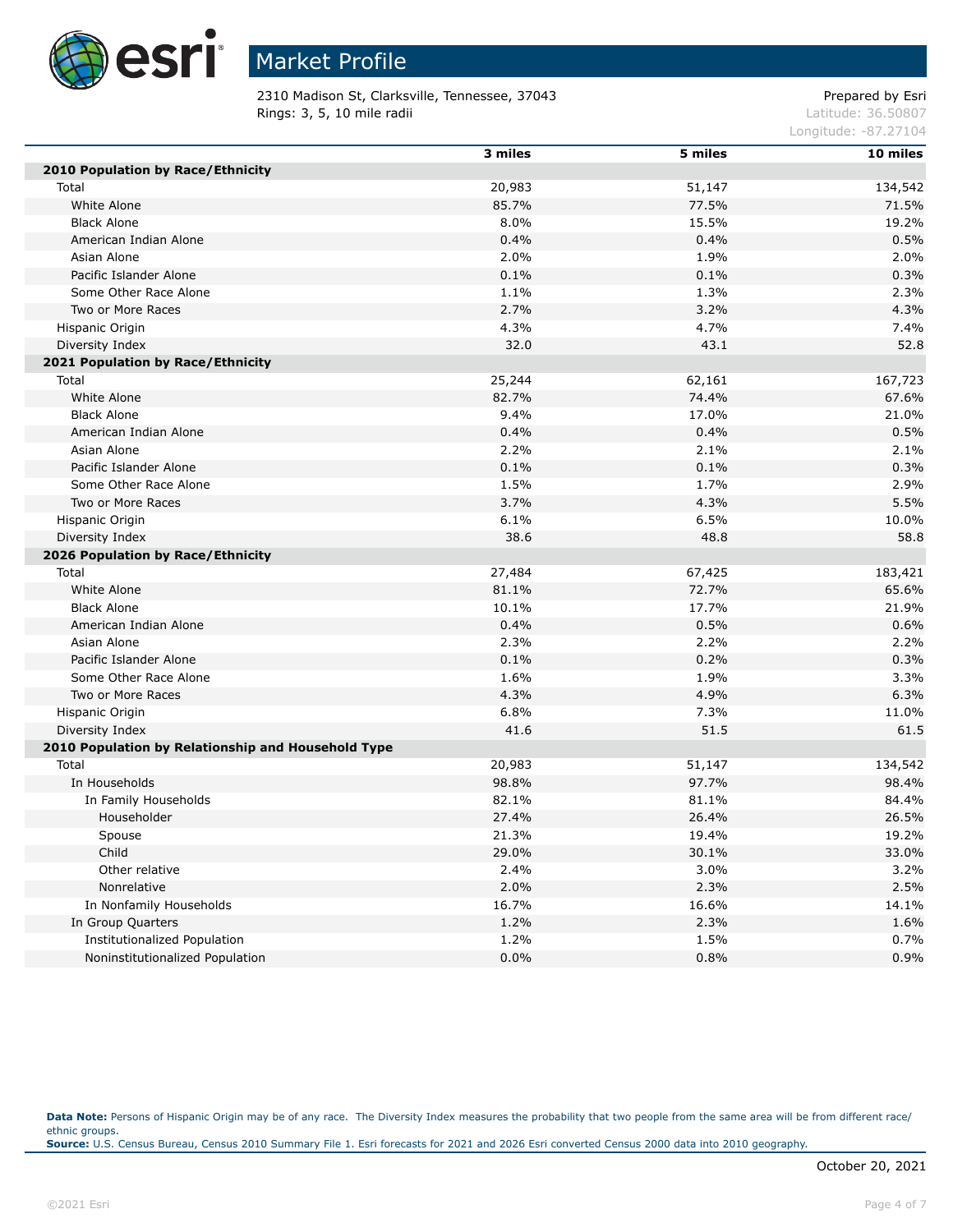

# Market Profile

2310 Madison St, Clarksville, Tennessee, 37043 Prepared by Esri **Rings: 3, 5, 10 mile radii**  $\blacksquare$  **Rings: 3, 5, 10 mile radii**  $\blacksquare$ 

Longitude: -87.27104

|                                               | 3 miles | 5 miles | 10 miles |
|-----------------------------------------------|---------|---------|----------|
| 2021 Population 25+ by Educational Attainment |         |         |          |
| Total                                         | 18,193  | 43,136  | 108,784  |
| Less than 9th Grade                           | 1.9%    | 1.9%    | 2.0%     |
| 9th - 12th Grade, No Diploma                  | 3.0%    | 4.3%    | 4.8%     |
| High School Graduate                          | 20.9%   | 23.0%   | 23.9%    |
| GED/Alternative Credential                    | 3.9%    | 4.5%    | 4.4%     |
| Some College, No Degree                       | 20.1%   | 21.3%   | 23.4%    |
| Associate Degree                              | 7.2%    | 8.3%    | 9.9%     |
| Bachelor's Degree                             | 27.5%   | 23.0%   | 20.4%    |
| Graduate/Professional Degree                  | 15.3%   | 13.7%   | 11.2%    |
| 2021 Population 15+ by Marital Status         |         |         |          |
| Total                                         | 20,895  | 50,793  | 130,406  |
| <b>Never Married</b>                          | 25.9%   | 29.8%   | 29.2%    |
| Married                                       | 54.3%   | 51.3%   | 54.0%    |
| Widowed                                       | 8.3%    | 6.2%    | 4.8%     |
| Divorced                                      | 11.5%   | 12.7%   | 12.0%    |
| 2021 Civilian Population 16+ in Labor Force   |         |         |          |
| Civilian Population 16+                       | 12,266  | 30,581  | 76,973   |
| Population 16+ Employed                       | 96.1%   | 95.3%   | 94.3%    |
| Population 16+ Unemployment rate              | 3.9%    | 4.7%    | 5.7%     |
| Population 16-24 Employed                     | 11.4%   | 14.2%   | 14.4%    |
| Population 16-24 Unemployment rate            | 5.8%    | 5.8%    | 7.5%     |
| Population 25-54 Employed                     | 67.5%   | 65.7%   | 67.9%    |
| Population 25-54 Unemployment rate            | 4.0%    | 4.7%    | 5.8%     |
| Population 55-64 Employed                     | 15.4%   | 15.0%   | 13.9%    |
| Population 55-64 Unemployment rate            | 3.9%    | 5.3%    | 4.6%     |
| Population 65+ Employed                       | 5.7%    | 5.1%    | 3.8%     |
| Population 65+ Unemployment rate              | 0.0%    | 0.0%    | 0.1%     |
| 2021 Employed Population 16+ by Industry      |         |         |          |
| Total                                         | 11,782  | 29,136  | 72,587   |
| Agriculture/Mining                            | 0.5%    | 0.5%    | 0.5%     |
| Construction                                  | 7.4%    | 7.8%    | 7.5%     |
| Manufacturing                                 | 11.8%   | 12.0%   | 12.4%    |
| Wholesale Trade                               | 2.0%    | 1.8%    | 1.6%     |
| Retail Trade                                  | 10.4%   | 11.7%   | 11.5%    |
| Transportation/Utilities                      | 5.6%    | 5.0%    | 5.9%     |
| Information                                   | 1.3%    | 1.7%    | 1.2%     |
| Finance/Insurance/Real Estate                 | 7.2%    | 5.4%    | 5.2%     |
| <b>Services</b>                               | 46.2%   | 46.7%   | 45.0%    |
| Public Administration                         | 7.5%    | 7.4%    | 9.3%     |
| 2021 Employed Population 16+ by Occupation    |         |         |          |
| Total                                         | 11,784  | 29,138  | 72,586   |
| <b>White Collar</b>                           | 66.8%   | 65.3%   | 59.3%    |
| Management/Business/Financial                 | 17.4%   | 16.6%   | 15.1%    |
| Professional                                  | 31.3%   | 27.1%   | 22.6%    |
| <b>Sales</b>                                  | 9.4%    | 10.1%   | 9.1%     |
| Administrative Support                        | 8.7%    | 11.5%   | 12.5%    |
| Services                                      | 12.0%   | 12.9%   | 15.1%    |
| <b>Blue Collar</b>                            | 21.2%   | 21.9%   | 25.6%    |
| Farming/Forestry/Fishing                      | 0.4%    | 0.4%    | 0.3%     |
| Construction/Extraction                       | 5.0%    | 5.1%    | 5.4%     |
| Installation/Maintenance/Repair               | 3.6%    | 3.2%    | 3.9%     |
| Production                                    | 4.6%    | 5.4%    | 7.7%     |
| Transportation/Material Moving                | 7.5%    | 7.7%    | 8.3%     |
|                                               |         |         |          |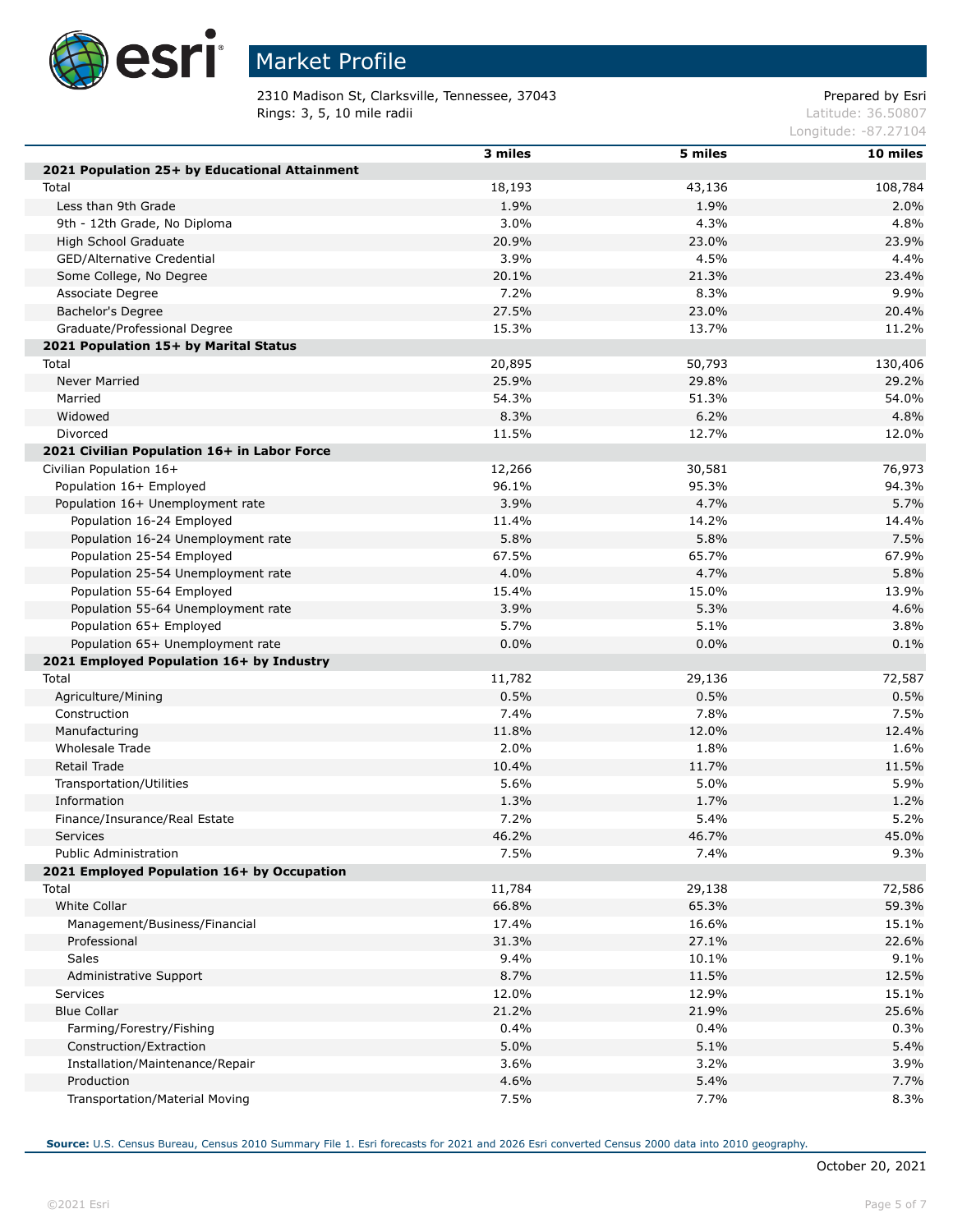

2310 Madison St, Clarksville, Tennessee, 37043 Prepared by Esri Rings: 3, 5, 10 mile radii and the contract of the contract of the contract of the contract of the contract of the contract of the contract of the contract of the contract of the contract of the contract of the contract of

Longitude: -87.27104

|                                               | 3 miles | 5 miles | 10 miles |
|-----------------------------------------------|---------|---------|----------|
| 2010 Households by Type                       |         |         |          |
| Total                                         | 8,711   | 20,507  | 50,485   |
| Households with 1 Person                      | 28.3%   | 27.3%   | 23.1%    |
| Households with 2+ People                     | 71.7%   | 72.7%   | 76.9%    |
| Family Households                             | 66.4%   | 66.1%   | 70.7%    |
| Husband-wife Families                         | 51.7%   | 48.4%   | 51.0%    |
| With Related Children                         | 21.2%   | 21.0%   | 24.9%    |
| Other Family (No Spouse Present)              | 14.7%   | 17.7%   | 19.6%    |
| Other Family with Male Householder            | 3.7%    | 4.2%    | 4.6%     |
| With Related Children                         | 2.3%    | 2.4%    | 2.9%     |
| Other Family with Female Householder          | 10.9%   | 13.5%   | 15.0%    |
| With Related Children                         | 7.6%    | 9.5%    | 11.2%    |
| Nonfamily Households                          | 5.3%    | 6.6%    | 6.2%     |
|                                               |         |         |          |
| All Households with Children                  | 31.5%   | 33.5%   | 39.7%    |
|                                               |         |         |          |
| Multigenerational Households                  | 3.0%    | 3.4%    | 4.2%     |
| Unmarried Partner Households                  | 5.5%    | 6.0%    | 6.3%     |
| Male-female                                   | 4.9%    | 5.4%    | 5.7%     |
| Same-sex                                      | 0.5%    | 0.5%    | 0.5%     |
| 2010 Households by Size                       |         |         |          |
| Total                                         | 8,712   | 20,506  | 50,484   |
| 1 Person Household                            | 28.3%   | 27.3%   | 23.1%    |
| 2 Person Household                            | 34.9%   | 34.1%   | 32.6%    |
| 3 Person Household                            | 17.1%   | 17.7%   | 19.2%    |
| 4 Person Household                            | 12.4%   | 12.5%   | 14.7%    |
| 5 Person Household                            | 5.0%    | 5.5%    | 6.7%     |
| 6 Person Household                            | 1.7%    | 1.9%    | 2.5%     |
| 7 + Person Household                          | 0.6%    | 1.0%    | 1.2%     |
| 2010 Households by Tenure and Mortgage Status |         |         |          |
| Total                                         | 8,711   | 20,507  | 50,485   |
| Owner Occupied                                | 66.9%   | 62.5%   | 63.6%    |
| Owned with a Mortgage/Loan                    | 46.8%   | 45.1%   | 49.7%    |
| Owned Free and Clear                          | 20.2%   | 17.3%   | 13.9%    |
| Renter Occupied                               | 33.1%   | 37.5%   | 36.4%    |
| 2021 Affordability, Mortgage and Wealth       |         |         |          |
| Housing Affordability Index                   | 143     | 136     | 158      |
| Percent of Income for Mortgage                | 16.3%   | 17.1%   | 14.7%    |
| Wealth Index                                  | 91      | 81      | 66       |
| 2010 Housing Units By Urban/ Rural Status     |         |         |          |
| <b>Total Housing Units</b>                    | 9,444   | 22,527  | 55,366   |
| Housing Units Inside Urbanized Area           | 90.0%   | 89.9%   | 84.0%    |
| Housing Units Inside Urbanized Cluster        | 0.0%    | $0.0\%$ | 0.0%     |
| Rural Housing Units                           | 10.0%   | 10.1%   | 15.9%    |
| 2010 Population By Urban/ Rural Status        |         |         |          |
| <b>Total Population</b>                       | 20,983  | 51,147  | 134,542  |
| Population Inside Urbanized Area              | 88.5%   | 88.6%   | 83.2%    |
| Population Inside Urbanized Cluster           | 0.0%    | $0.0\%$ | $0.0\%$  |
| Rural Population                              | 11.5%   | 11.4%   | 16.8%    |
|                                               |         |         |          |

Data Note: Households with children include any households with people under age 18, related or not. Multigenerational households are families with 3 or more parentchild relationships. Unmarried partner households are usually classified as nonfamily households unless there is another member of the household related to the householder. Multigenerational and unmarried partner households are reported only to the tract level. Esri estimated block group data, which is used to estimate polygons or non-standard geography.